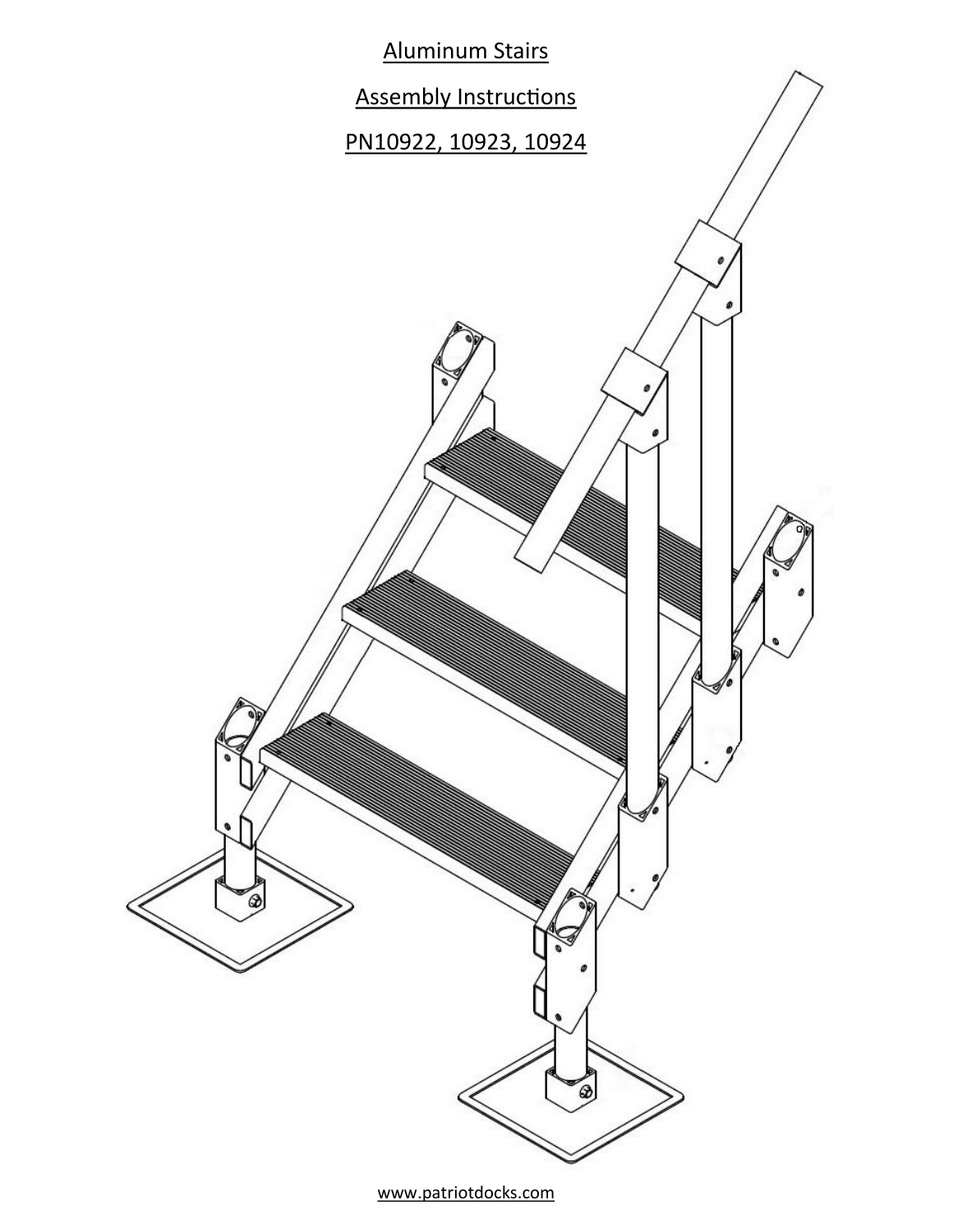## Step One: Assembling Hand Rail Vertical Supports

Insert Hand Rail Support tube (35-5/8" long) into Mounting Sleeve. Align the two mounting holes in the tube and sleeve with the mounting holes in the left or right side Stair Support Assembly. Use M10x90mm bolts/nuts to fasten the Hand Rail Support to the Stair Support Assembly.

Mount the 45° Hand Rail Bracket to the top of the vertical support tube using an M10x60mm bolt/ nut.



www.patriotdocks.com

ø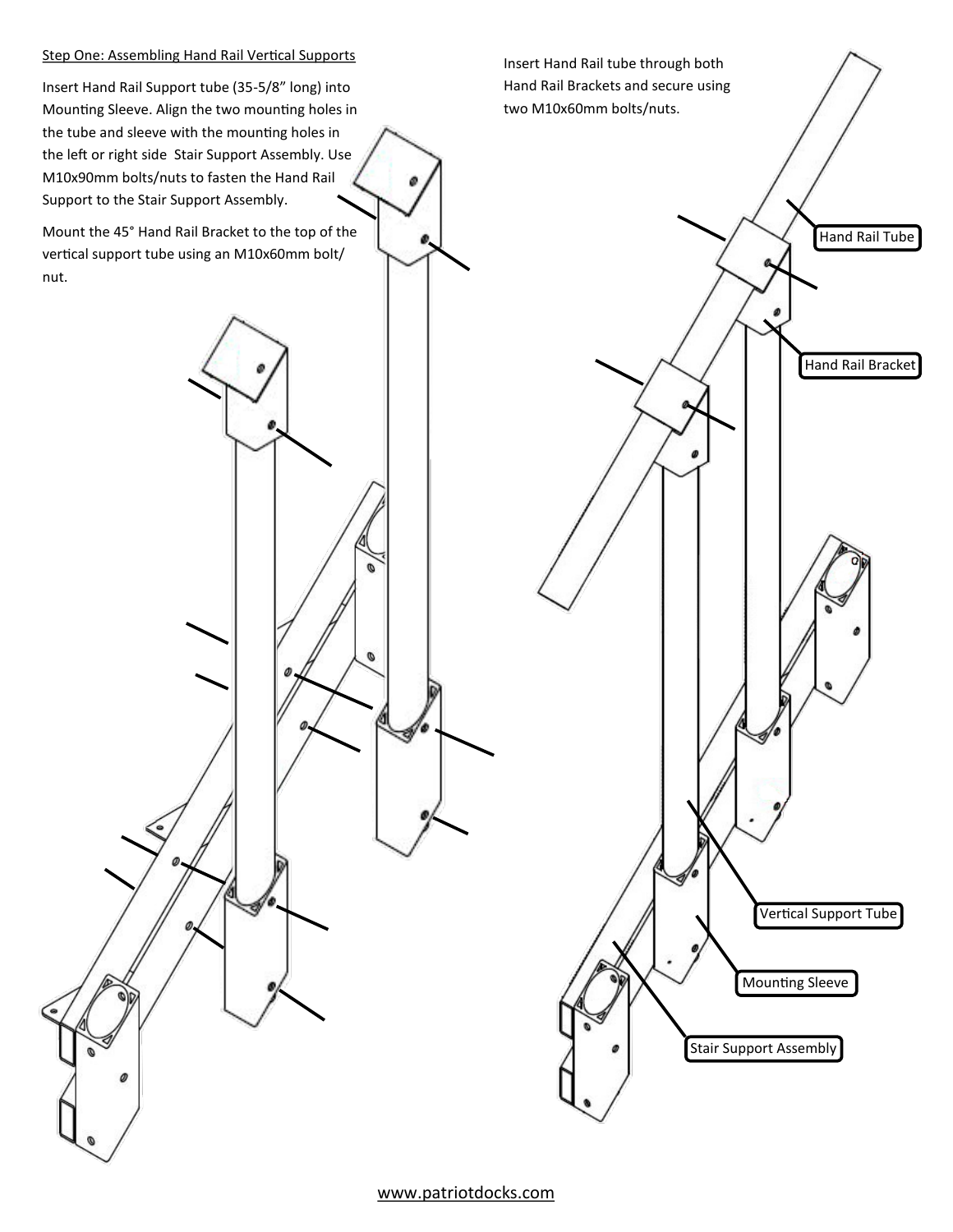## Step 2: Joining Stair Support Assemblies and Steps

First, attach each Step piece to one of the Stair Support Assemblies (recommended to start with the Stair Support with Hand Rail attached). Fasten Steps to the welded mounting tabs on the first Stair Support Assembly using two M6 bolts/nuts each.

Insert welded mounting tabs of the second Stair Support Assembly into the opposite ends of the Step pieces and fasten using two M6 bolts/nuts per Step.

www.patriotdocks.com

I

 $\overline{a}$ 

ø